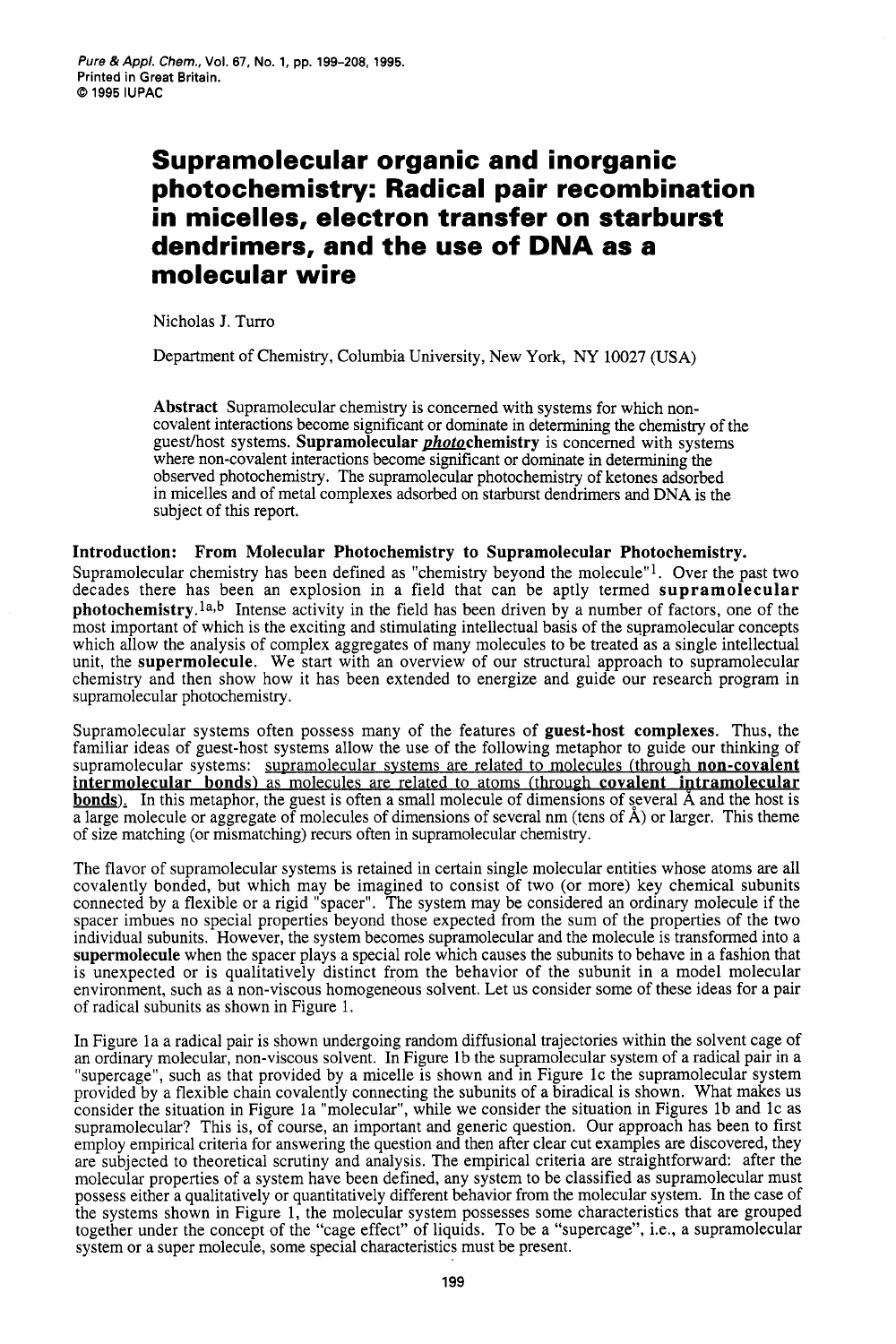

Figure 1. Comparison of a molecular system (a radical pair in a solvent cage, **a)** with two supramolecular systems (a radical pair in a supercage, **b,** and a biradical whose radical fragments are connected by a flexible chain of covalently bonded atoms, **c).** 

# **Topological Representations of Supramolecular Structures**

Topological representations of chemical systems display only those features which characterize the system at the most fundamental levels of structure, i.e., composition and constitution.<sup>2</sup> In effect, at the topological level we seek to know the answer to only two questions: (1) what is the composition? and **(2)**  how are the components of the composition connected? Figure **2** shows how chemical structures can be represented topologically convenient in **2** dimensions, an extension to 3 dimensions being straightforward. The typical guest-host supramolecular complex of interest to this report can be represented by a topological object which possesses an inside  $(1)$ , an outside  $(0)$  and a boundary  $(B)$ . For example, for a single guest, single host system, there are three possible supramolecular isomers (Figure **2** a and c). For two guests and one host there are six topological isomers.

# **The Cage Effect. From the Solvent Cage to the Supercage.**

We review briefly the development of the "cage effect" in liquids and its extension to the "supercage effect" in micelles as an example of the development of supramolecular concepts and their applications to produce novel and extensive supramolecular photochemical investigations. The "guests" in the cage effect are geminate radical pairs produced by a photochemical event, for example the photochemically induced a-cleavage of triplet ketones. The "host" in the "molecular" cage effect is the restricted space produced by a solvent cage and the "host" in the "supramolecular" cage effect is the restricted space produced by a micellar aggregate.

The paradigm for the  $\alpha$ -cleavage of ketones is well established and needs no special comment here.<sup>3</sup> The guest triplet geminate radical pair is produced in high yield, for example, when benzoin and its derivatives are photolyzed. We shall employ methyldesoxy benzoin, a chiral molecule, as an example of supramolecular photochemistry in micellar systems. Before we do that, let us review the history of the development of the classical molecular cage effect of **a** radical pair produced by a bond dissociation in a liquid.

## **The Dynamic Radical Pair. The Mechanical Model of Franck, Rabinowitch and Wood.**

When a pair of potentially reactive radicals are formed by the cleavage of a bond connecting the radical partners in an inert liquid, the solvent molecules serve as a "cage" around the geminate (born together) radical pair as discussed by Franck and Rabinowitch<sup>4a</sup> and Rabinowitch and Wood.<sup>4b</sup> The mechanical dynamics of such a system possess some properties which are different in the liquid phase compared to the gas phase. Here are two important quotes from each of these classic papers:

*"Compared to the gas phase, the probability* of *a recombination* of *a reactive pair* of *fragments produced by photodissociation is lower in solution because* of *the action* of *the solvent cage about the pair. The solvent will remove energy and serve as a hindrance to separation, both* of *which will enhance the probability of recombination. 'I4a* 

*"Based on a mechanical model* of *balls in a container, it was concluded that collisions between molecules which are nearest neighbors in a solvent cage occur in sets. "4b*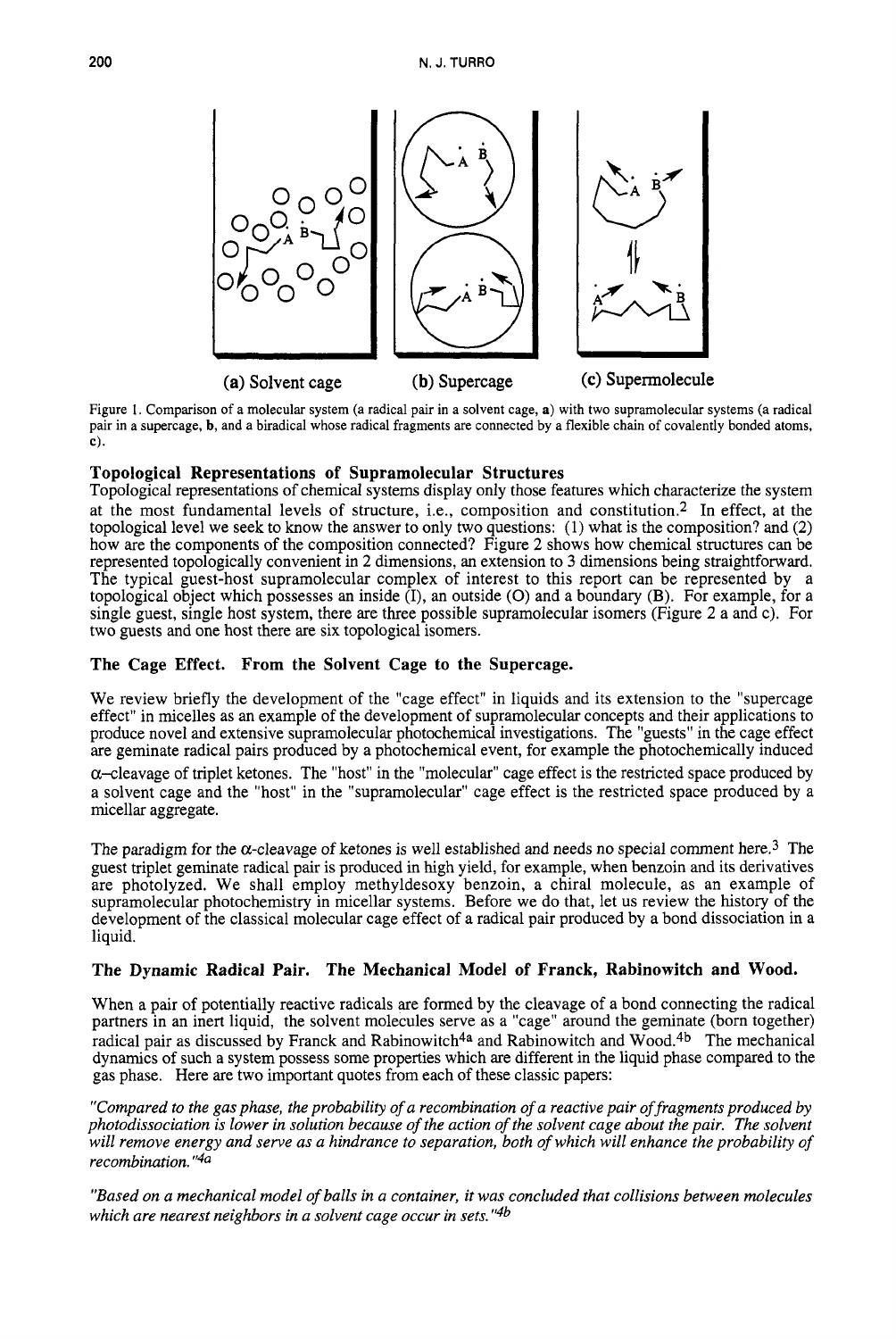

Figure **2.** Comparison of the topological representations of molecular structures and supramolecular structures. See text for discussion.

The first, often cited peculiarity of the cage effect has been widely recognized. The latter peculiarities, that collisions occur in sets, were revealed in an ingenious experiment<sup>4b</sup> consisting of simulating the behavior of molecules in the condensed phase by measuring the behavior of a mechanical device consisting of a series of agitated balls and a knob which was constantly being struck by the balls. The device consisted of a flat brass plate with a zig-zag boundary and a metal knob in the center of the plate which was, however, insulated by being raised slightly from the plate. The knob, made of electrically conducting material, was connected to one pole of a battery, the conducting plate to the other pole of the battery. The circuit could be closed when a metal ball, rolling on the plate struck the knob and thereby removed the insulation of the knob from the plate. One experiment consisted of adding a number of small wooden, non-conducting balls to the plate together with a single metal ball. The conducting knob and the metal ball were intended to simulate two dissolved molecules in a "two dimensional" liquid phase. Every time the metal ball struck the conducting knob, the circuit was closed and current flowed. This allowed the number and frequency of collisions to be measured simply by measuring the number of times the circuit was opened and closed. **A**  lamp was placed in the circuit and its flash signaled a collision! Thus, the "collisions" of molecules were simulated by the collisions of the conducting ball striking the knob in the center of the plate. From this model came the conclusion that collisions between geminate partners occur in sets.

#### **The Reactive Dynamic Geminate Radical Pair. Recombination Reactions.**

When a molecule is dissociated into two reactive radicals (a geminate radical pair) in the liquid phase (as is the case for the  $\alpha$ -cleavage reaction of many ketones), in the absence of radical scavengers the fragments of the primary geminate pair will eventually undergo "combination" reactions such as recombination and disproportionation. We shall consider only the recombination reaction which regenerates the bond that was initially cleaved. In effect, we are considering a very simple pair of chemical events (Figure 3): (1) the snipping of a carbon-carbon bond resulting from  $\alpha$ -cleavage and (2) the knitting of the same carboncarbon bond. In order to understand the details of this "snip-knit'' process, we must consider some of the features of the **reactive, dynamic geminate radical pairs** which begins its life in the triplet state immediately after the bond is snipped, yet must undergo intersystem crossing to a singlet geminate radical pair in the state of collision before the bond can be reformed. **As** shown in Figure 3, the radical pair produced by  $\alpha$ -cleavage of a triplet ketone possesses some interesting complications, namely two magnetic

electron spins and some interacting nuclear spins (e.g., 1H and **13C** when this isotope is located at the carbonyl carbon in an enriched sample).<sup>6</sup> The complications which enter the mechanism because of this triplet to singlet intersystem crossing are simply delicious! We shall see that a remarkably simple and elegant method of examining these complications experimentally is to measure the stereochemistry of the bond that is reformed in the snip-knit sequence, i.e., monitor the racemization of or the diastereoisomerization of appropriate ketones.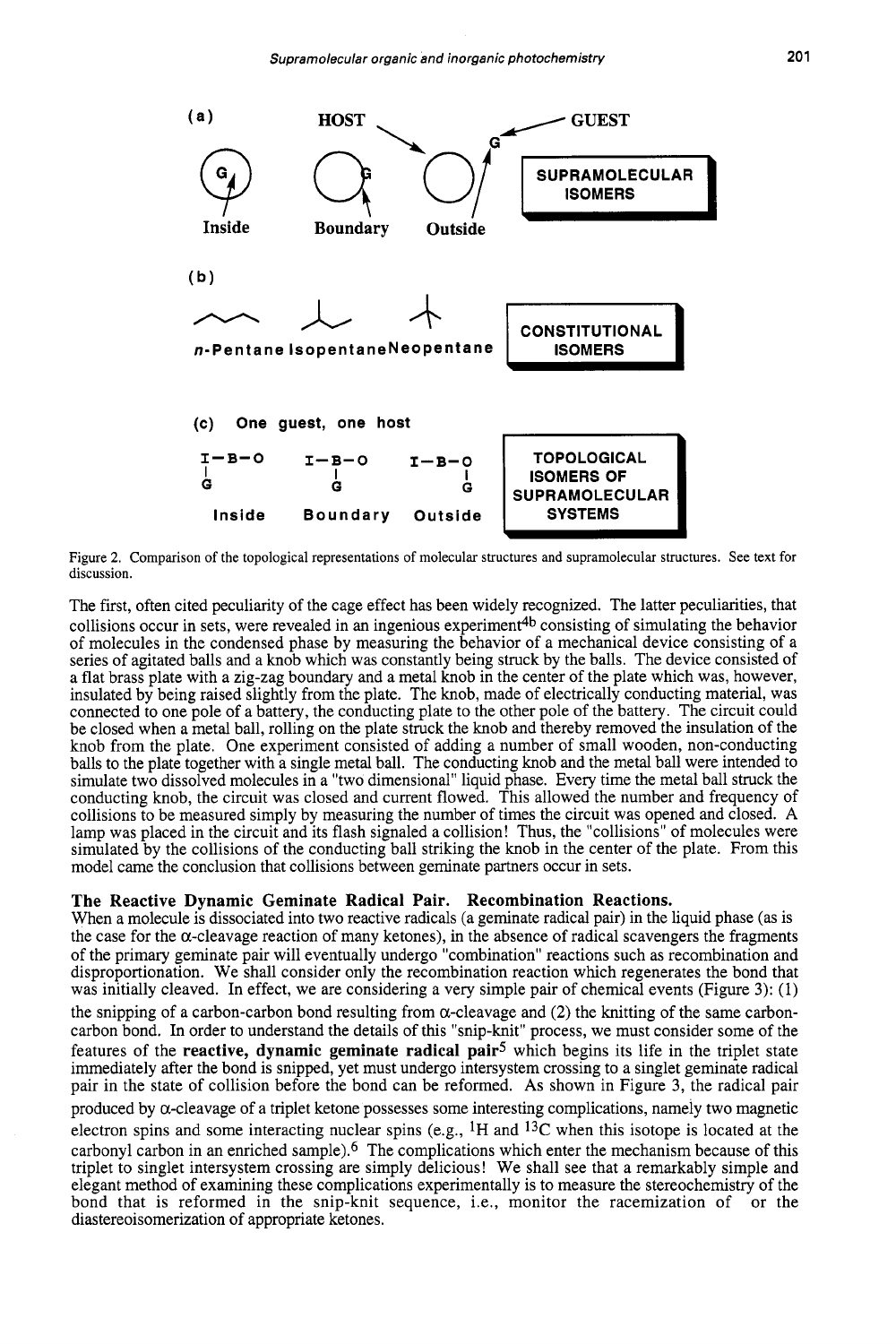

Figure 3. The "snip and knit' strategy for the investigation of the behavior of geminate radical pairs. See text for discussion.

#### **Topological Representations of Two Guest/ One Host Supramolecular Systems: Radical Pairs Adsorbed in Micelles, Donor Acceptor Pairs Adsorbed on Starburst Dendrimers and DNA.**

Figure 4 displays the topological representation of the possible structures of a supramolecular system possessing a composition of two guests (G) and single host (circle). The latter, as in Figure **2,** consists of an inside, a boundary and an outside. Ignoring the differences between  $G_1$  and  $G_2$  there are  $6$  possibile "supramolecular constitutional isomers" **a-f.** Isomers **a, b** and **c** are pertinent to the systems investigated here, i.e., a radical pair adsorbed by a micelle and an electron donor-acceptor pair adsorbed by a starburst dendrimer or by a single strand of DNA. Isomers **d, e** and **f** correspond to the separation of one of the guests from the supramolecular structure. Although these structures are interesting and important, for the purpose of this report, the systems discussed correspond mainly to isomers **a, b** and **c.** We note that structures **a, b** and **c** may interconvert during measurement or be distinct during measurement. Each of the structures **a, b** and **c** may have **conformational isomers,** depending on the exact relative locations of each guest molecule within the host or even on the instantaneous shape of the host. We now see that the simple radical pair, in a supramolecular system consists of numerous isomers and even a geminate radical pair must be considered as a minimum of three supramolecular isomers (when the radicals  $G<sub>1</sub>$  and G2 are different, then two structures correspond to **b** , i.e., one or the other guests is inside and the other is on the boundary).



Figure **4** Topological representations of a supramolecular system whose composition is two guest molecules and one host molecule (or an aggregate of molecules as a host). Structures **a, b** and **c** correspond to **supramolecularly connected pairs.** Examples are geminate radical pairs adsorbed in a micelle, an electron donor-acceptor pair adsorbed on the same starburst dendrimer molecule and an electron donor-acceptor pair adsorbed on the same **DNA** molecule.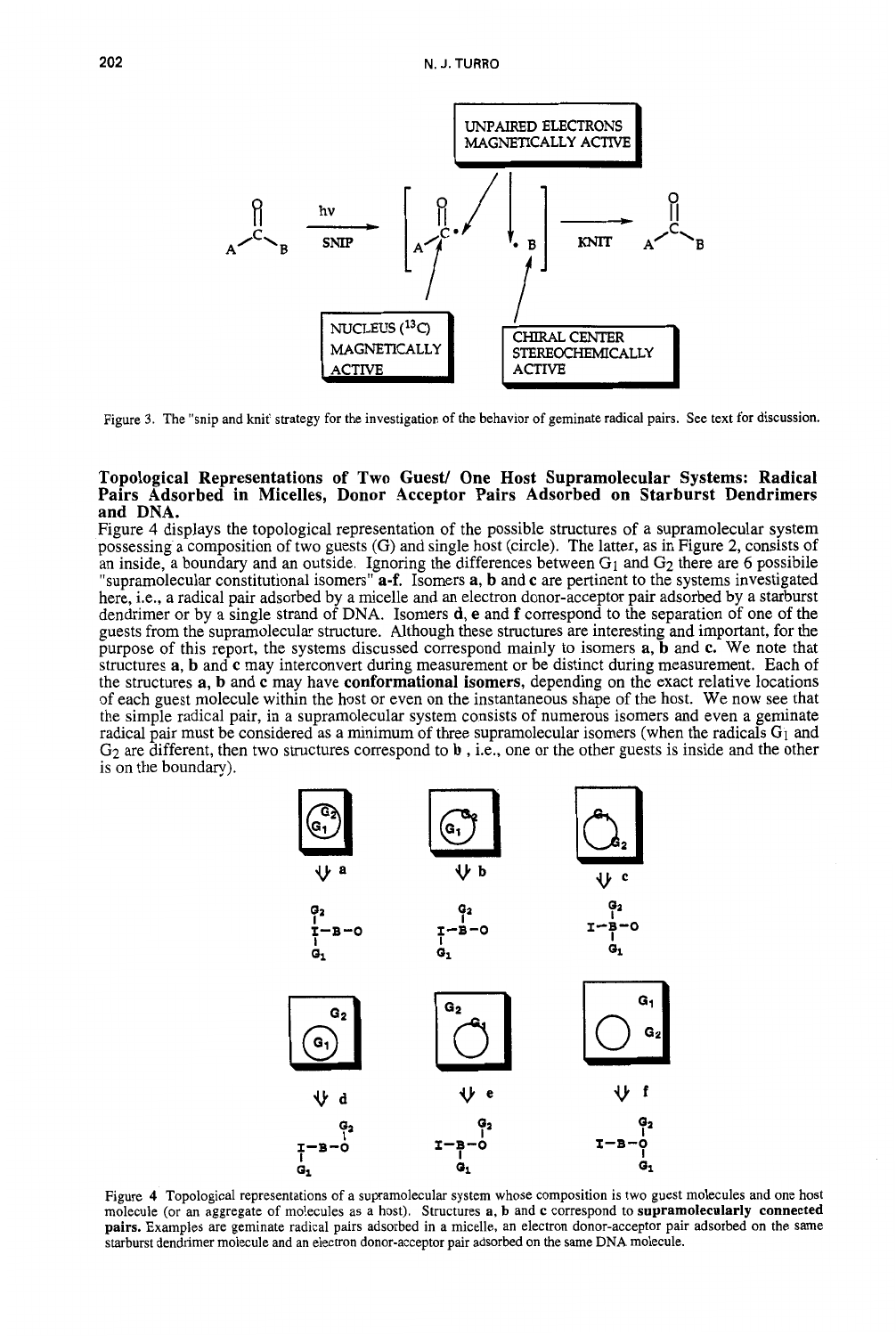

Figure *5.* Schematic description of the cage effect. See text for discussion.

To understand how these complications of structure influence the chemistry of a geminate radical pair, and understand how they influence the transition from the solvent cage to the supercage (i.e., from molecular photochemistry to supramolecular photochemistry), we now consider a feature of the dynamic radical pair beyond the sets of collisions classical cage effect proposed by Rabinowitch and Wood. According to the Noyes<sup>7</sup> random walk model of the dynamic radical pair, the latter, produced by bond dissociation of a molecule, may undergo recombination reaction in one of three conceptually distinct ways as shown in Figure 5: (1) recombination of geminate pairs may occur in the primary cage in which the pair is created with a probability, P<sub>r</sub>(1); (2) recombination of geminate pairs may occur in a secondary cage formed after diffusive excursions with a probability,  $P_T(2)$ ; or (3) combination of random pairs may occur in secondary cages which form after extensive diffusive excursions with a probability,  $P_r(3)$ . In the latter case, combination occurs between random, uncorrelated pairs, not geminate pairs.

**The cage effect may be operationally defined as the sum of the primary and secondary geminate recombination reactions, i.e.,**  $P_r = P_r(1) + P_r(2)$ **.**  $P_r$  can be determined experimentally by the measurement of the stereochemistry of a photolyzed ketone as a function of the extent of reaction and how the experimental value of  $P_r$  determined in this manner can be related to a theoretical value which is computed based on a model for the dynamic radical pair.

### **Experimental Determination of Pr**

Buchachenko and Tarasov showed that the value of  $P_r$  may be determined experimentally<sup>8</sup> by measuring a recombination efficiency parameter,  $\beta$ , where  $\beta = [P_r/(1 - P_r)]$ .  $\beta$  is by determining the loss of stereochemistry of a chiral ketone (Figure 6, methyldesoxybenzoin) or a diastereomer (Figure 7,



Figure *6.* Recombination of the geminate radical pair produced by the photolysis of methyldesoxybenzoin (MDB). Other combination and disproportionation products are formed in minor yields and are ignored.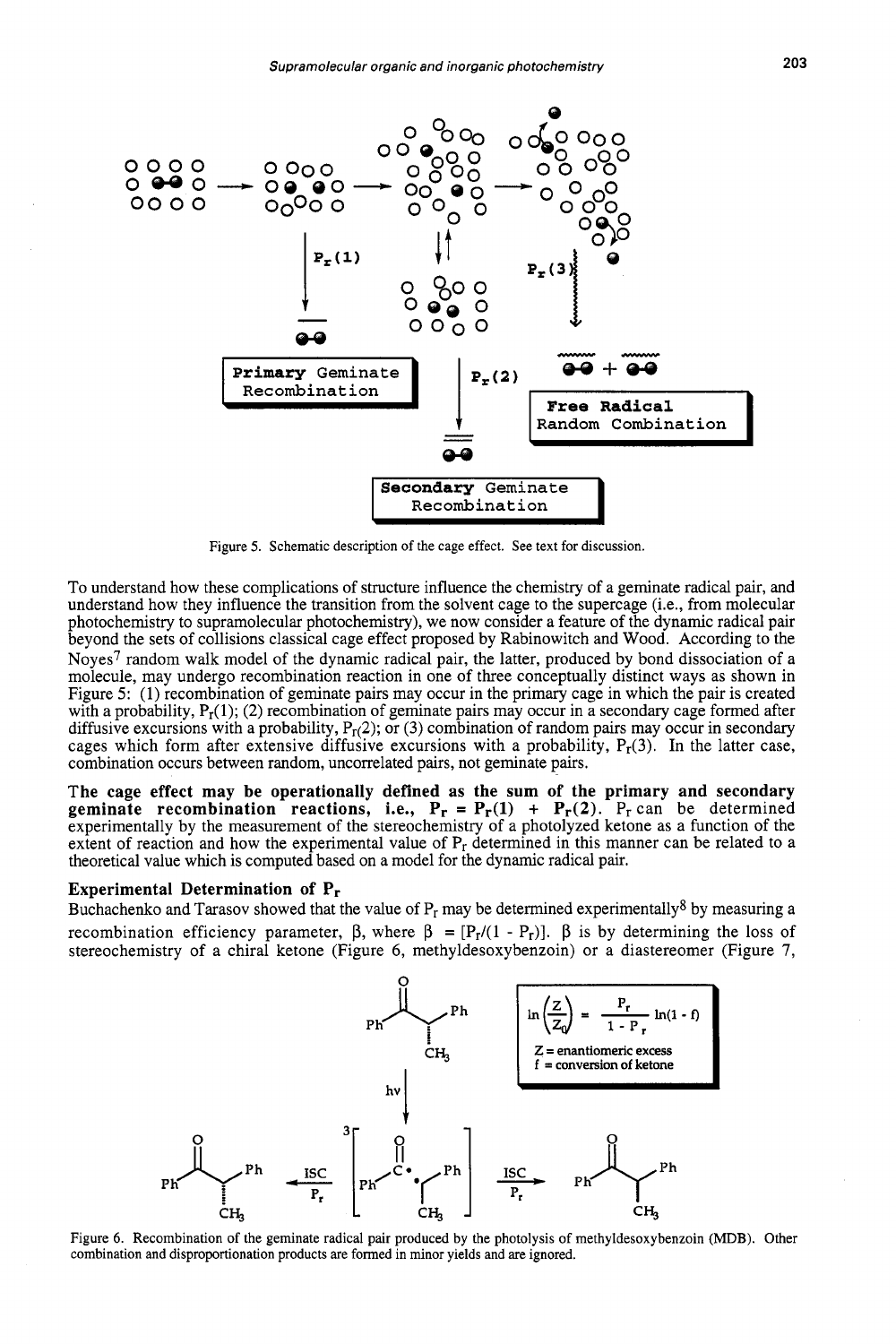

Figure **7.** Recombination of the geminate radical pair produced by the photolysis of 2,4-diphenylpentanone **(DPP).** Other combination and disproportionation products are formed in minor yields and are ignored.

diphenylpentanone). The magnitude of  $\beta$  is derived from an appropriate plot (see inserts of Figures 6 and 7). From the relationship of  $\beta$  to P<sub>r</sub>, the experimental value of P<sub>r</sub> is evaluated.

#### **Theoretical Determination of Pr**

The value of  $P_r$  may be determined theoretically by computing the recombination probability from a model of a dynamic radical pair.9 The model must include explicit forms for the magnetic spin dynamics (triplet to singlet intersystem crossing), the details of the random walk of the radical pair (modulation of the exchange interaction as a function of separation) and the chemical dynamics (only collisions of singlet pairs lead to recombination). The key magnetic parameters incorporated into the spin dynamics of the model are the magnitude of an applied external magnetic field (if any), the hyperfine couplings of the magnetic nuclei embedded in the pair, the g-factors of the individual radicals of the pair and other magnetic interactions (e.g., spin-orbit coupling) that might lead to intersystem crossing of the triplet pair.

In addition to these magnetic parameters, the intersystem crossing efficiency is also influenced by other factors such as the rates of reencounters and the modulating, distance dependent exchange interaction which tends to "quench" intersystem crossing when the pair is in the state of collision. Finally, the intersystem crossing is strongly influenced by the size and "viscosity" of the supercage in which the pair is embedded. In the case of a micelle, a specific model which includes these factors and others, such as the probability of one of the pairs leaving the micelle when it approaches the micellar boundary, have been developed.

**A** qualitative feel for the model for the radical pair in a micelle can be obtained by consideration of Figure 8. The micelle is modeled as a liquid sphere with a moderate viscosity.<sup>9, 10</sup> The diffusional dynamics of the radical pair is simulated by maintaining one of the partners in the center of the micelle and allowing the other to execute a random walk in the micellar space. When the random walking partner approaches the micellar boundary there is certain probability it will leave the micelle and pop into the aqueous phase. The concept of snip and knit are correlated with the diffusional trajectory of the walker and is shown in Figure 8 around the periphery of the sphere. The micellar size, micellar viscosity, the time scale of intersystem crossing and time of duration of the walk are critical in determining the value of  $P_r$ , as outlined in Figure 8 (see the original papers for details).

#### **Comparison of the Experimental and Theoretical Values of Pr as a Function of Micelle Size**

The experimental values of  $P_r$  were determined<sup>9,10</sup> for the methyldesoxybenzoin(MDB) and 2,5diphenylpropanone (DPP) systems as a function of micelle size for micelles consisting of anionic surfactants containing 8,9,10, 11 and **12** catrbon atoms in the surfactant chain. The rather startling observation of the results is that for MDB the value of  $P<sub>r</sub>$  increases as the size of the micelle increases, whereas for DPP the value of  $P_r$  decreases as the size of the micelle increases. Such a qualitatively different behavior provides a real challenge to the theory. However, a reasonable agreement has been achieved for each of these systems. $9,10$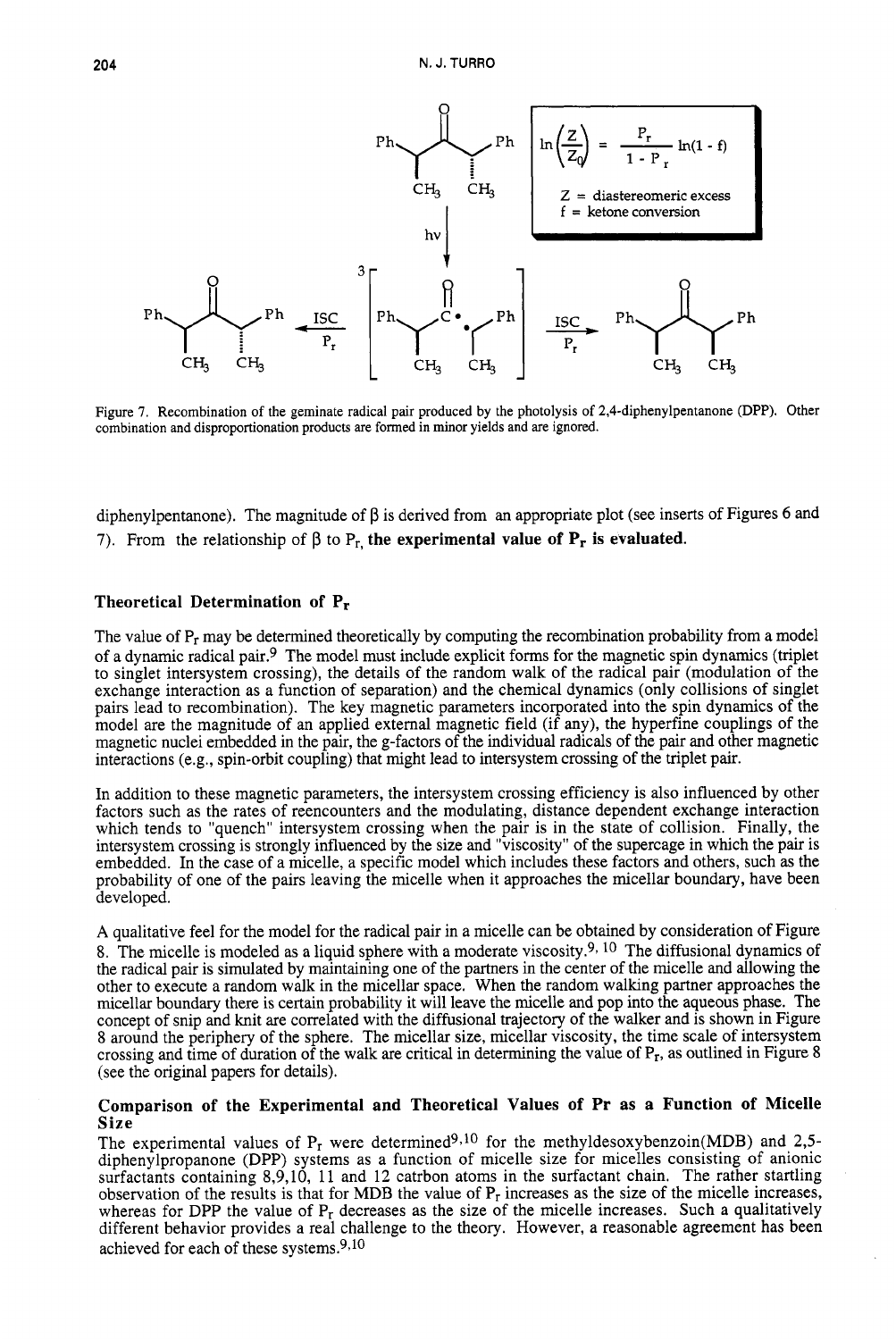

Figure 8. Schematic representation of the model employed to compute the value of  $P_f$  for the recombination (snip-knit) reaction **of** a geminate radical pair in a micelle. See text for discussion.

#### **Paradigm and Parameters for Photoinduced Electron Transfer Between Metal Complexes Bound to Anionic Interfaces**

We have employed photoinduced electron transfer to investigate the structure and dynamics of supramolecular systems composed of metal complexes (guests) and anionic interfaces (hosts).<sup>11</sup> The structures of the metal complexes which served **as** donor and acceptor are familiar to photochemists as they are derivatives related to the famous  $M(bpy)3^{+n}$  structures. As a typical donor M=Ru, n=2; and as a typical acceptor M=Rh, n=3.

The photoinduced transfer between donor-acceptor pairs of such metal complexes bound to three different anionic host interfaces provided by micelles, starburst dendrimers, and (synthetic and natural) DNA were investigated. From these studies we have determined the binding modes of the guest-host complexes and the rate constants for electron transfer as a function of binding mode and the size and dimensionality of the host. A brief survey of the results for photoinduced electron transfer of the donor-acceptor pairs adsorbed on starburst dendrimers and DNA will be presented here. The referenced literature will allow the interested reader to probe the results further.

#### **Starburst Dendrimers**

Starburst dendrimers are supermolecules with precise compositional and constitutional structures of nanoscopic dimensions (Figure 9).<sup>12</sup> The size of the smallest dendrimers employed were of the order of 3 nm in diameter (30A) and the largest were of the order of 20 nm (200 A). The central vertex of starburst dendrimer is a nitrogen atom from which radiates branches resulting from sequential addition-condensation reactions. The outside core consists of carboxylate groups, so that the external surface is negatively charged, just like an SDS micelle.



Figure 9. Schematic representation of the size of the donor-acceptor (guests) metal complexes and several generations of starburst dendrimers (host).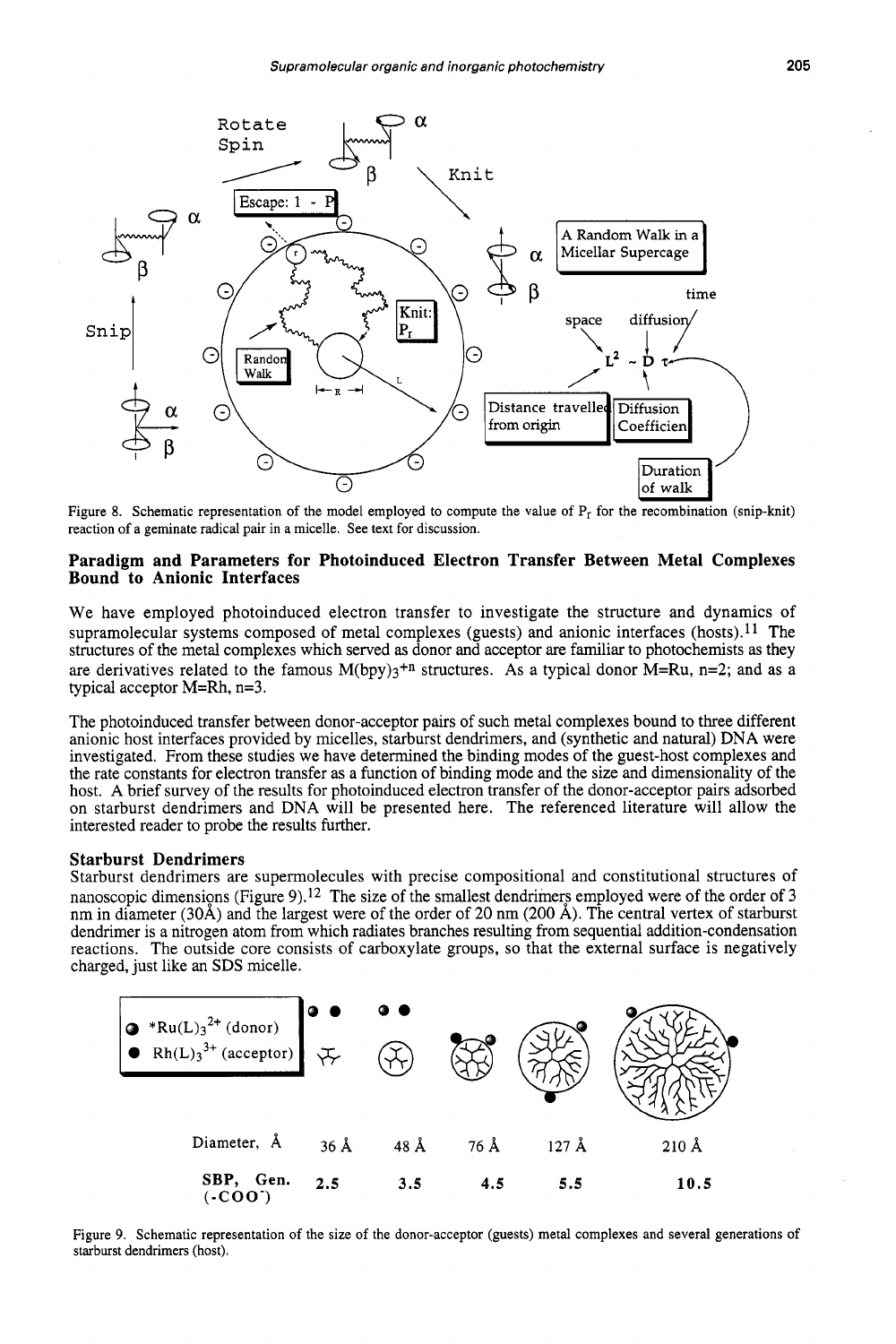In collaboration with Professor Donald Tomalia of the Michigan Molecular Institute, we have found that the photoinduced electron transfer of donor-acceptor complexes adsorbed on the ionic surface of starburst dendrimers<sup>13</sup> indicates that the electron transfer occurs nearly exclusively between pairs which are located on the same dendrimer molecule after the dendrimer reaches a certain critical size. In these cases the rate constants extracted from the data were cleanly first order. In some respects, the electron transfer process is similar to the "cage" reaction of radical pairs in micelles. A detailed analysis of the data showed that the rate constant of the electron transfer process decreased **as** the dendrimer size increased. Two possibilities were considered as explanations of these results: (1) with increasing dendrimer size the surface increases, effectively "diluting" the concentration of the acceptor and thereby decreasing the magnitude of the measured unimolecular rate constant; **(2)** with increasing dendrimer size the surface "viscosity" increases, the quenching reaction is diffusion controlled, and the decreasing rates are due to decreasing rates of diffusion.

#### **Investigation of the Photoinduced Electron Transfer in D<sub>x</sub>-[DNA]<sub>n</sub>-Ay Supermolecules**

In collaboration with Professor Jacqueline K. Barton of Caltech, we have investigated<sup>14</sup> photoinduced electron transfer between metal complexes that are non-covalently bound to synthetic and natural DNAs. We have found that the rate constants for electron transfer are strongly influenced by the ligand structure of complexes which exhibit only small (bimolecular) rate constant differences in homogeneous solutions. We have interpreted these results to be due to different binding modes of the guest-host supramolecular system (Figure 10): the donor and acceptor complexes may bind to ionic (atmospheric) sites near the aqueous/DNA interface, to surface sites near the hydrophobic base pairs and to intercalating sites between the base pairs. The transport of the complexes along the DNA double helix is expected to be a strong function of the mode of guest binding and, therefore, to strongly influence the rate constant of energy transfer if it is transport dependent.



Figure 10. Schematic description of various binding modes of metal complexes to **DNA.** See text for discussion.

We wondered whether we could achieve evidence for the interesting possibility that electron transfer may occur over relatively long distances between two spacially separated donor-acceptor pairs if the DNA host can serve as an "electron conducting wire". However, all of our attempts to demonstrate long range transfers were hampered by the ambiguity resulting from the lack of precise information on distance relationships between complexes which are non-covalently associated with the DNA. For example, an unusually fast rate of electron transfer compared to that observed in homogeneous solution is an earmark of a supramolecular system, but the mechanism of the enhancement could be preorganization of the donor acceptor pairs, reduction of the transport dimensionality due to bonding to DNA or the more exciting coupling of the donor and acceptor by the DNA double helix.

Therefore, we decided to attempt to overcome the ambiguity of distance relationships by **synthesizing**  DNA **structures to which the donor and acceptor are covalently bound to the** DNA **in a precisely determinable manner from which the distance between donor and acceptor could confidently be estimated.** The experimental strategy was to synthesize a tris-polypyridyl ("linking") ligand which is functionalized so that it can be attached to the 3' position of a single strand of synthetic DNA. Donor and acceptor complexes containing this ligand and ancillary ligands were synthesized, and the donor and acceptor were each linked to the 3' end of a single stranded DNA. The strategy was that two labeled single strands will then hybridize thereby producing a DNA bridged donoracceptor supermolecule  $D_x$ -[DNA]<sub>n</sub>-Ay (where n is the number of base pairs separating the point of covalent attachment of D and A, x is the number of atoms in a flexible tether connnecting D to its DNA strand, and y is the number of atoms in a flexible tether connecting A to its strand). The composition and nature of the DNA bridge and the distance between donor and systematically through modern DNA oligomer synthetic techniques. Important systematic investigations based on this strategy would include variation of the number and chemical structure of base pairs for a given donor and acceptor pair and variation of the acceptor metal center for a given DNA bridge.

Synthesis of such a matrix of D-[DNA]<sub>n</sub>-A molecules is a very ambitious and potentially difficult synthetic program. However, we have demonstrated<sup>15</sup> the feasibility of the strategy by synthesizing a metal complex (Figure 11), possessing a linking ligand which will covalently attach the complexes to the strands of a 15 mer DNA (the size of which is known to be comparable to that of the major groove of natural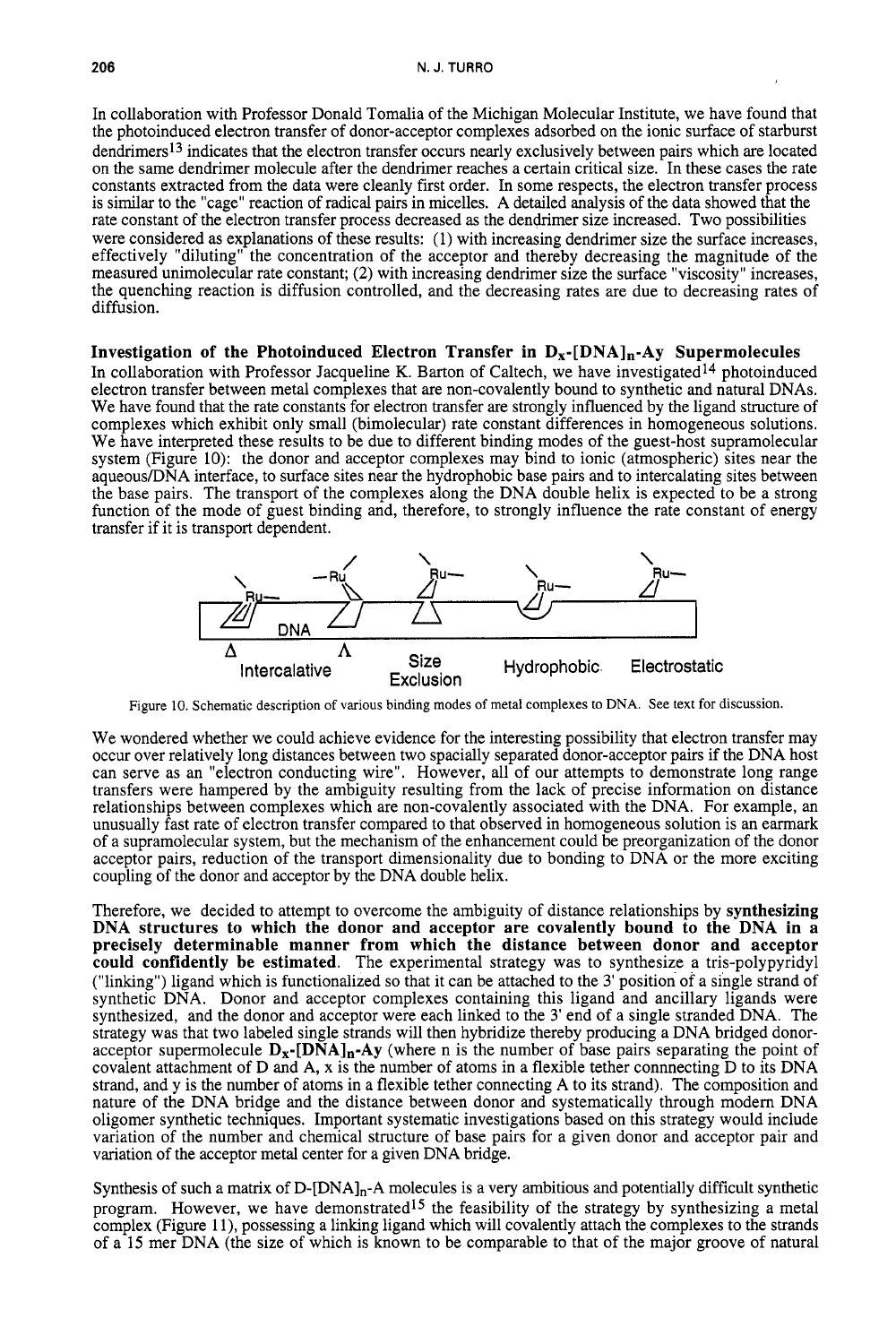

**Figure 11. Schematic description of the "short" and "long" DNA supermolecules investigated. See text for discussion.** 

**DNA).** One of the ligands coordinated to both the donor and the acceptor were selected from those ligands known to be excellent intercalators of **DNA.** From molecular models it is possible that both the donor Ru moiety and the acceptor Rh moiety can intercalate between base pairs of the 15 mer (shown schematically in Figure 11). If the intercalation actually occurs, the supermolecule was expected to be an excellent probe for the investigation of the **DNA** spacer as a"wire" for the photoinduced electron transfer between **D** and **A,** since the spacing between the metal centers is of the order of 30A for such a structure. Indeed, nanosecond laser flash spectroscopy reveals that the rate of quenching of the excited donor is remarkably fast (ca.  $10^9$  s<sup>-1</sup>!). This requires an extraordinary rate of electron transfer for a donor and acceptor separated by such a distance. Ordinary electron transfer theory predicts a rate that is orders of magnitude smaller.

It was suspected that the intercalation of a ligand into the **DNA** double helix might be a requirement for the **DNA** host to behave as a "wire" for the electron transfer. To test for this possibility, a **smaller DNA** (an 8 mer) was synthesized, the donor and acceptor were again covalently attached to the opposite ends of the double helix, but this time each complex possessed only non-intercalating ligands. Indeed, although the donor and acceptor were much closer (ca. 15 **A)** in the 8 mer, there was no detectable quenching of the Ru excited state in the supermolecule! This is a rather convincing demonstration of the requirement of intercalation and the involvement of the **DNA** as a conducting wire in the electron transfer event.

#### **Summary**

Supramolecular photochemistry offers the photochemist an opportunity to both quantitatively and qualitatively modify the photochemistry of systems whose molecular photochemistry has been well established. Thus, a famous secondary photochemical process, the geminate combination reactions of radical pairs and a famous primary photochemical process, the electron transfer between a photoexcited donor and a ground state acceptor, could be used to probe deeply the structure of micelles on the one hand and the structure of starburst dendrimers and **DNA** on the other. The notion that true supramolecular systems require more than an understanding of the additive chemistry of the molecular systems is clearly evident in these investigations. In the case of radical pairs in supercages, the role of interacting spin, molecular and chemical dynamics and the size of the supercage are made clear by a quantitative model.

**Acknowledgment.** The author is grateful to the previous Porter Medalists for serving as inspiring role models for him during his graduate research studies and the launching of his own independent career in photochemistry. He remembers searching the literature avidly for the next paper coming from the laboratories of Porter, Weller, or Kasha, because of the valuable insights that these papers contained and because of the exciting new areas that each explored. Our community is blessed to have such outstanding scientists and intellects among us.